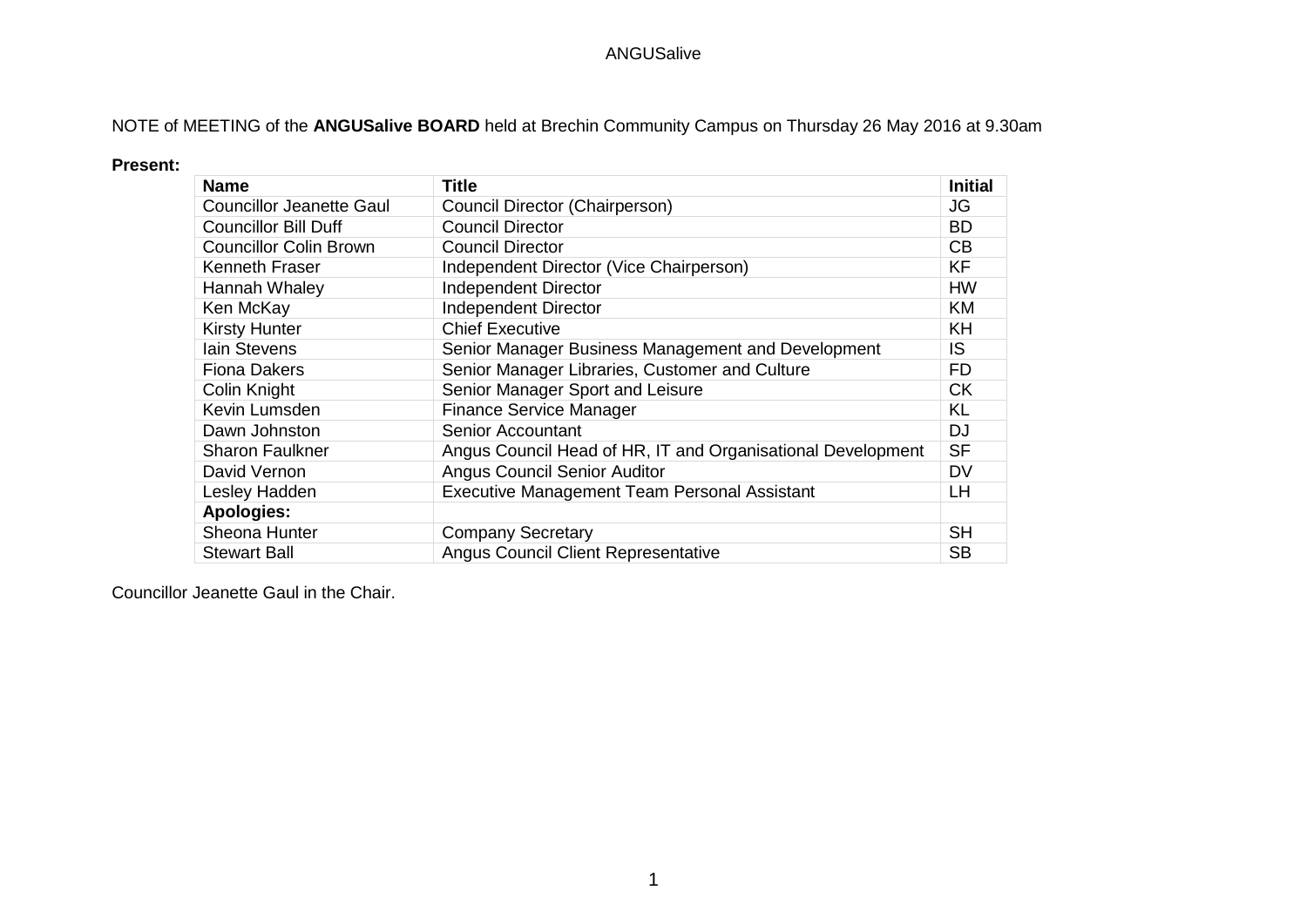## **ACTION NOTE/PLAN**

| <b>Item No</b> | <b>Action</b>                                                                      | <b>Timescale</b> | <b>Officer Responsible</b> |
|----------------|------------------------------------------------------------------------------------|------------------|----------------------------|
| 1.             | <b>Welcome &amp; Apologies</b>                                                     |                  |                            |
|                | Introductions and welcome                                                          |                  |                            |
|                |                                                                                    |                  |                            |
|                | <b>Board of Directors</b>                                                          |                  |                            |
|                | JG informed the Board Donald Archibald and Cllr David Fairweather had both         |                  |                            |
|                | resigned their position on the Board of Directors on 25 May 2016.                  |                  |                            |
|                | JG advised Sheona Hunter will be responsible for arranging the appointment of      | 16 June 2016     | SH/JG                      |
|                | a new Council Director at the next Angus Council meeting on 16 June 2016 and       |                  |                            |
|                | expressed the intention is to progress with the recruitment of two Independent     |                  |                            |
|                | Directors as soon as possible.                                                     |                  |                            |
|                | JG reminded the Board the decision had been taken to establish a Nominations       |                  |                            |
|                | Committee, comprised of 2 Independent Directors, 2 Council Directors and 1 HR      |                  |                            |
|                | representative, as outlined in Article 10 of the Articles of Association.          |                  |                            |
|                | At the Board meeting on 30 March 2016 the Independent Directors were agreed        |                  |                            |
|                | as KF and KM and one Council Director was agreed as JG with one position to        |                  |                            |
|                | be confirmed. The second Council Director was confirmed as CIIr Fairweather        |                  |                            |
|                | after the meeting on 30 March 2016.                                                |                  |                            |
|                | Further to the resignation of Cllr David Fairweather, the remaining position for a |                  |                            |
|                | Council Director on the Nominations Committee was considered by CB but he          |                  |                            |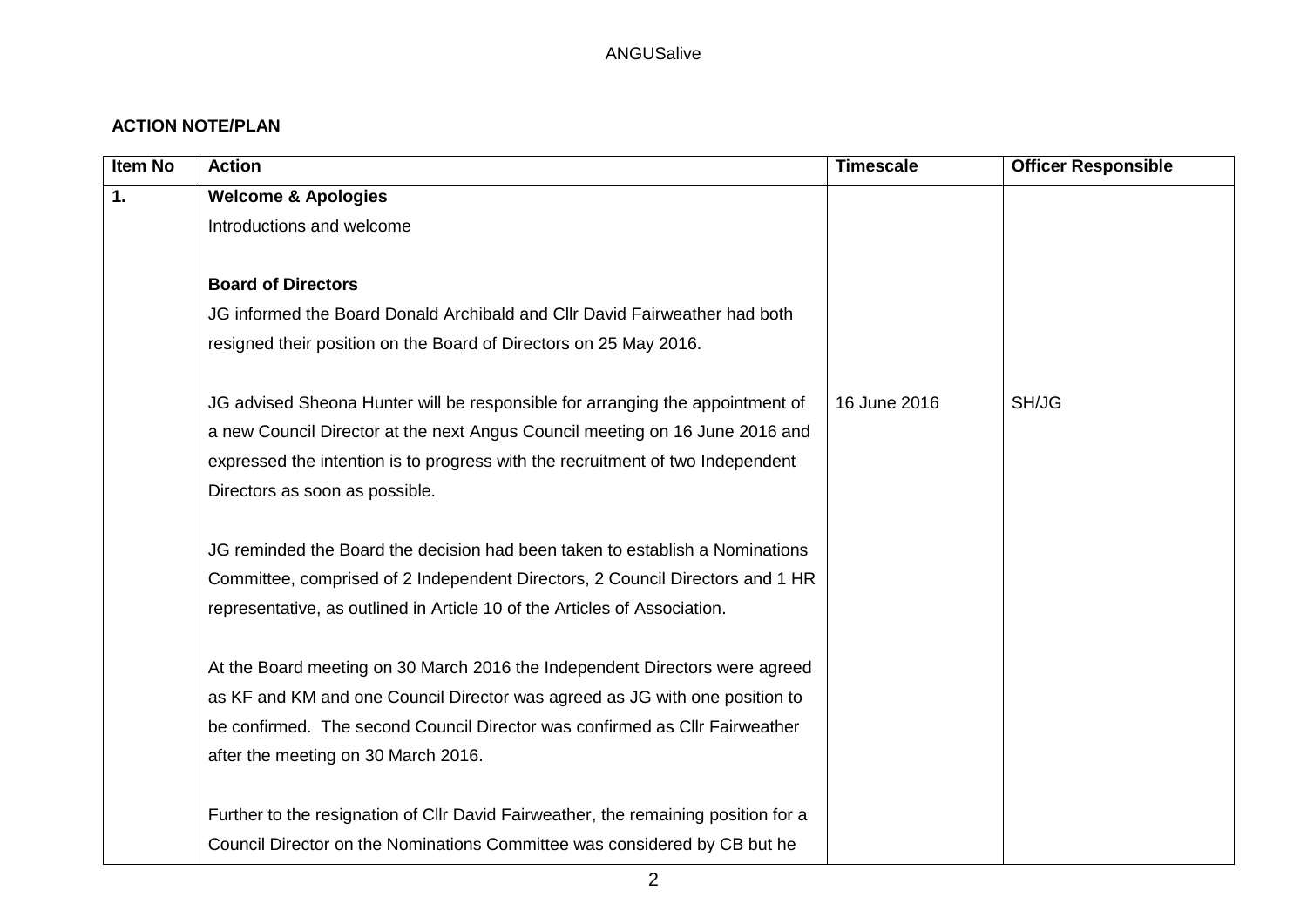| <b>Item No</b> | <b>Action</b>                                                                  | <b>Timescale</b> | <b>Officer Responsible</b> |
|----------------|--------------------------------------------------------------------------------|------------------|----------------------------|
|                | declined the offer and BD agreed to sit on panel.                              |                  |                            |
|                |                                                                                |                  |                            |
|                | Sharon Faulkner was confirmed as the HR Representative on the Nominations      |                  |                            |
|                | Committee.                                                                     |                  |                            |
|                |                                                                                |                  |                            |
|                | Apologies received from Sheona Hunter and Stewart Ball.                        |                  |                            |
| 2.             | <b>Declarations of Interest</b>                                                |                  |                            |
|                | Directors were asked to consider whether they had any declarations of interest |                  |                            |
|                | in relation to any item on the agenda for the meeting.                         |                  |                            |
|                |                                                                                |                  |                            |
|                | No declarations were made.                                                     |                  |                            |
| 3.             | Minutes of Meeting on Wednesday 30 March 2016                                  |                  |                            |
|                | The Directors approved the minutes of the above meeting.                       |                  |                            |
|                |                                                                                |                  |                            |
| 4.             | Matters Arising from Board Wednesday 30 March 2016                             |                  |                            |
|                | Report 18_16 Public Swimming Lessons at CHSP & MHSP                            |                  |                            |
|                | CK provided the Board with an update on Aqua Aerobics and swimming lessons     |                  |                            |
|                | held at Carnoustie High School Pool and Monifieth High School Pool.            |                  |                            |
|                |                                                                                |                  |                            |
|                | Report 16_16 Service Review - Galleries Unit                                   |                  |                            |
|                | SF provided an overview of TUPE regulations and confirmed employees had        |                  |                            |
|                | transferred to ANGUSalive under TUPE from Angus Council and their              |                  |                            |
|                | Conditions of Service would be held for 1 year from 01 December 2015 - 30      |                  |                            |
|                | November 2016.                                                                 |                  |                            |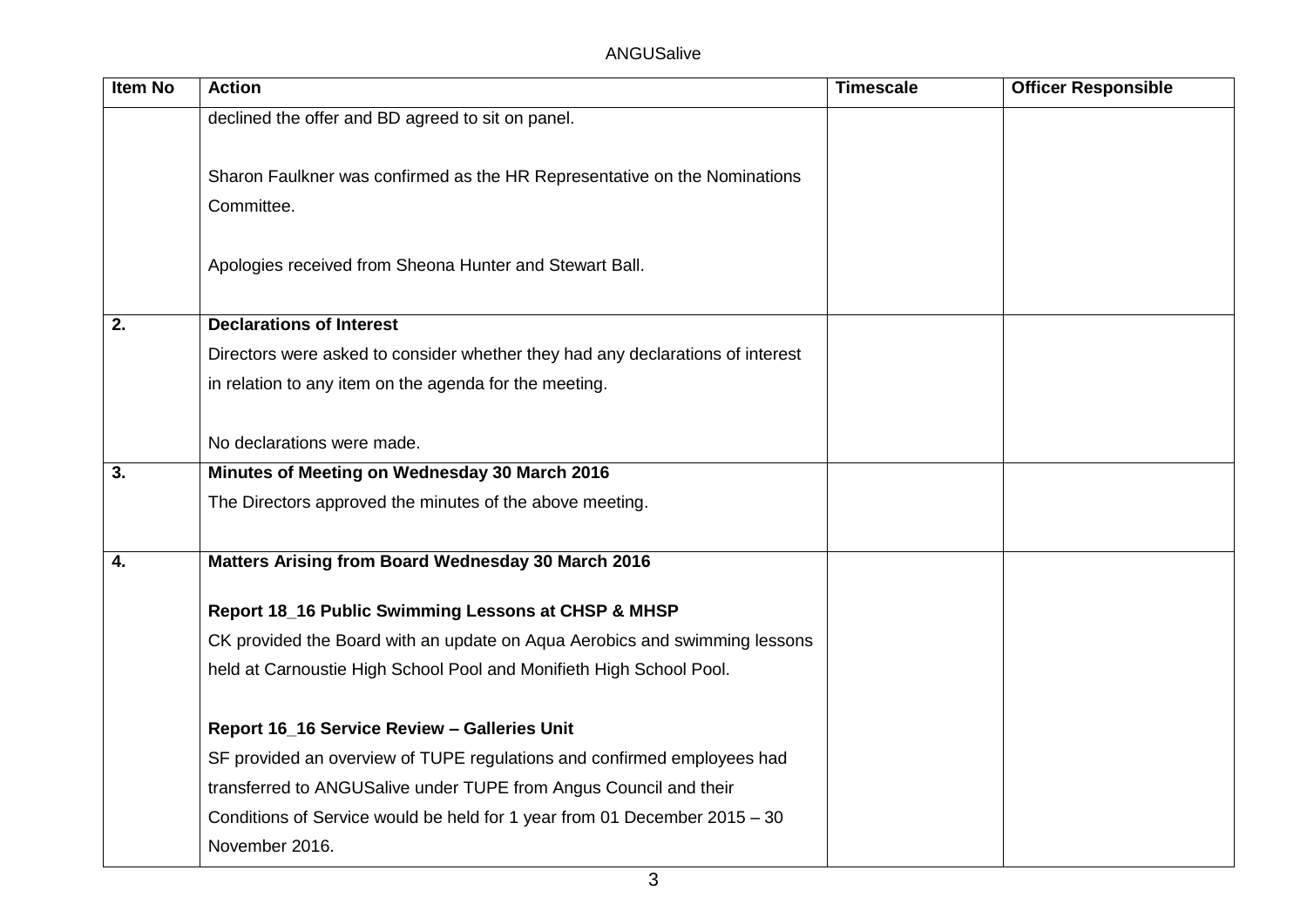| Item No          | <b>Action</b>                                                                    | <b>Timescale</b> | <b>Officer Responsible</b> |
|------------------|----------------------------------------------------------------------------------|------------------|----------------------------|
|                  |                                                                                  |                  |                            |
|                  | To correspond with TUPE regulations SF advised the Service Review outlined in    |                  |                            |
|                  | Report 16_16 can commence immediately to ensure open consultation with           |                  |                            |
|                  | employees and Unions is conducted. Any subsequent changes cannot be              |                  |                            |
|                  | implemented before 01 December 2016.                                             |                  |                            |
|                  | It was noted the full saving of £36,000 cannot be achieved through the Service   |                  |                            |
|                  | Review since any changes will only be in place for up to 4 months of the 2016/17 |                  |                            |
|                  | financial year.                                                                  |                  |                            |
|                  | KH asked the Board to consider the people element within the Galleries Unit      |                  |                            |
|                  | Service Review and not just the numbers. KH felt it was important to remember    |                  |                            |
|                  | there is a team of people, who are aware, a saving had been identified within    |                  |                            |
|                  | their service as part of the Angus Council 2014/17 budget process as an RB6      |                  |                            |
|                  | savings.                                                                         |                  |                            |
|                  | HW expressed her agreement it was appropriate to progress with this legacy       |                  |                            |
|                  | activity immediately in order to minimise the impact on staff.                   |                  |                            |
|                  | The Board agreed that officers will carry out a Service Review of the Galleries  |                  |                            |
|                  | Unit. On completion of the Service Review a report will be presented to the      |                  |                            |
|                  | Board for consideration.                                                         |                  |                            |
|                  |                                                                                  |                  |                            |
| $\overline{5}$ . | Report 23_16 Business Unit Risk registers                                        |                  |                            |
|                  | IS presented Report 23_16 to the Board.                                          |                  |                            |
|                  |                                                                                  |                  |                            |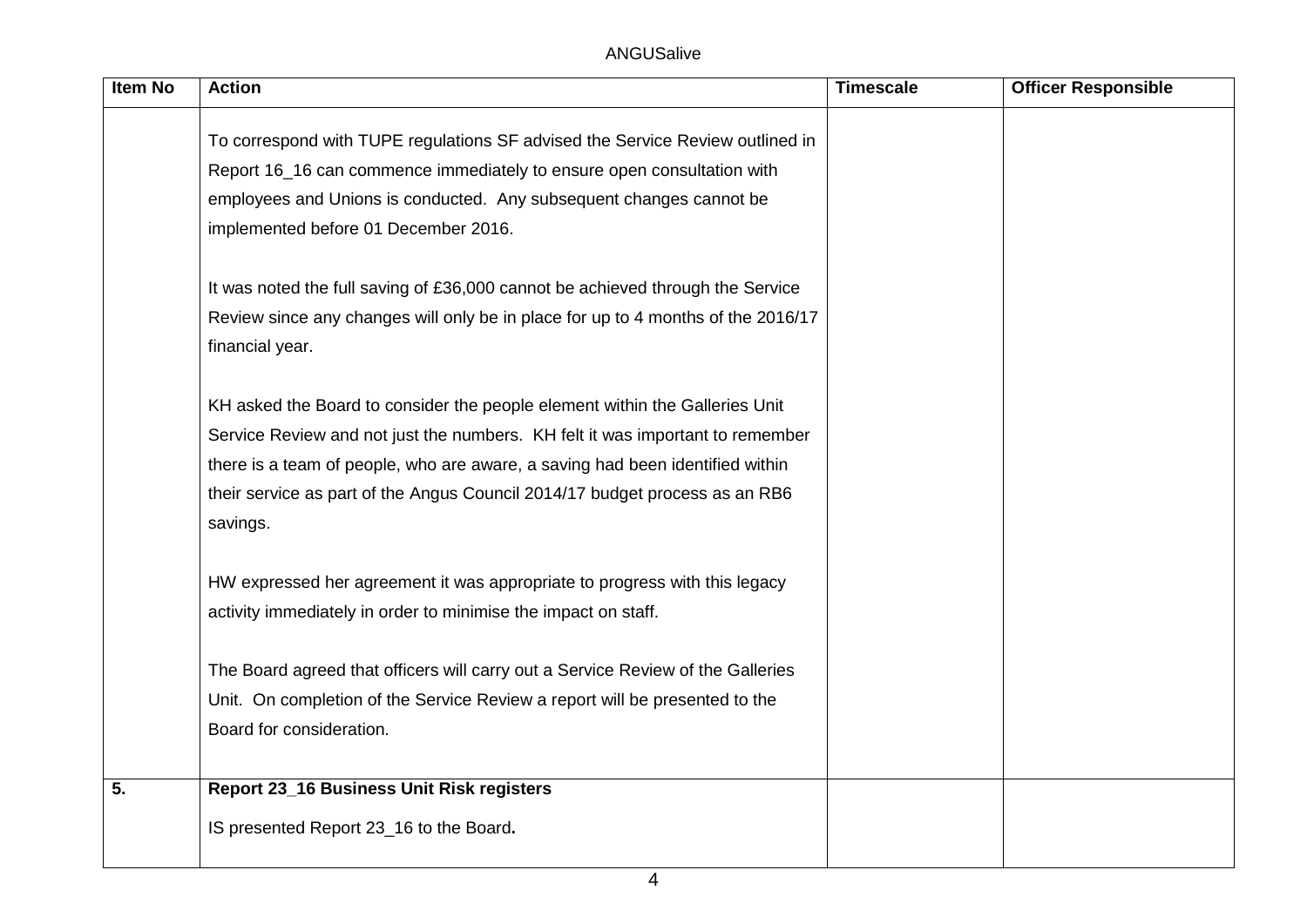| Item No | <b>Action</b>                                                                      | <b>Timescale</b>  | <b>Officer Responsible</b> |
|---------|------------------------------------------------------------------------------------|-------------------|----------------------------|
|         |                                                                                    |                   |                            |
|         | Following an initial review of risks submitted by the each of the business units a |                   |                            |
|         | need to develop management team skills in risk management has been                 |                   |                            |
|         | identified.                                                                        |                   |                            |
|         |                                                                                    |                   |                            |
|         | The Board agreed to the delivery of risk management training for identified        |                   |                            |
|         | managers to support the development of the ANGUSalive Corporate and                |                   |                            |
|         | Business Unit Risk registers.                                                      |                   |                            |
|         |                                                                                    |                   |                            |
|         | The Board noted the Corporate and Business Unit Risk registers will be             | 15 September 2016 | IS                         |
|         | submitted on 15 September 2016 and quarterly status reports will be provided       |                   |                            |
|         | subsequently. KF requested Risk Registers appropriate for Board level be           |                   |                            |
|         | presented.                                                                         |                   |                            |
| 6.      | <b>Report 24_16 Complaints, Compliments and Comments</b>                           |                   |                            |
|         | IS presented Report 24_16 to the Board.                                            |                   |                            |
|         | IS advised ANGUSalive had adopted the Angus Council Complaints system. As          |                   |                            |
|         | part of the transition work the complaints handing procedure will be amended to    |                   |                            |
|         | reflect the ANGUSalive organisation and services.                                  |                   |                            |
|         |                                                                                    |                   |                            |
|         | The Board agreed for an interim period ANGUSalive employees will continue to       |                   |                            |
|         | use the Angus Council complaints handling procedure and a system for               |                   |                            |
|         | recording compliments and comments will be created.                                |                   |                            |
|         |                                                                                    |                   |                            |
|         | The Board noted a report will be submitted on 09 November 2016 which will          |                   |                            |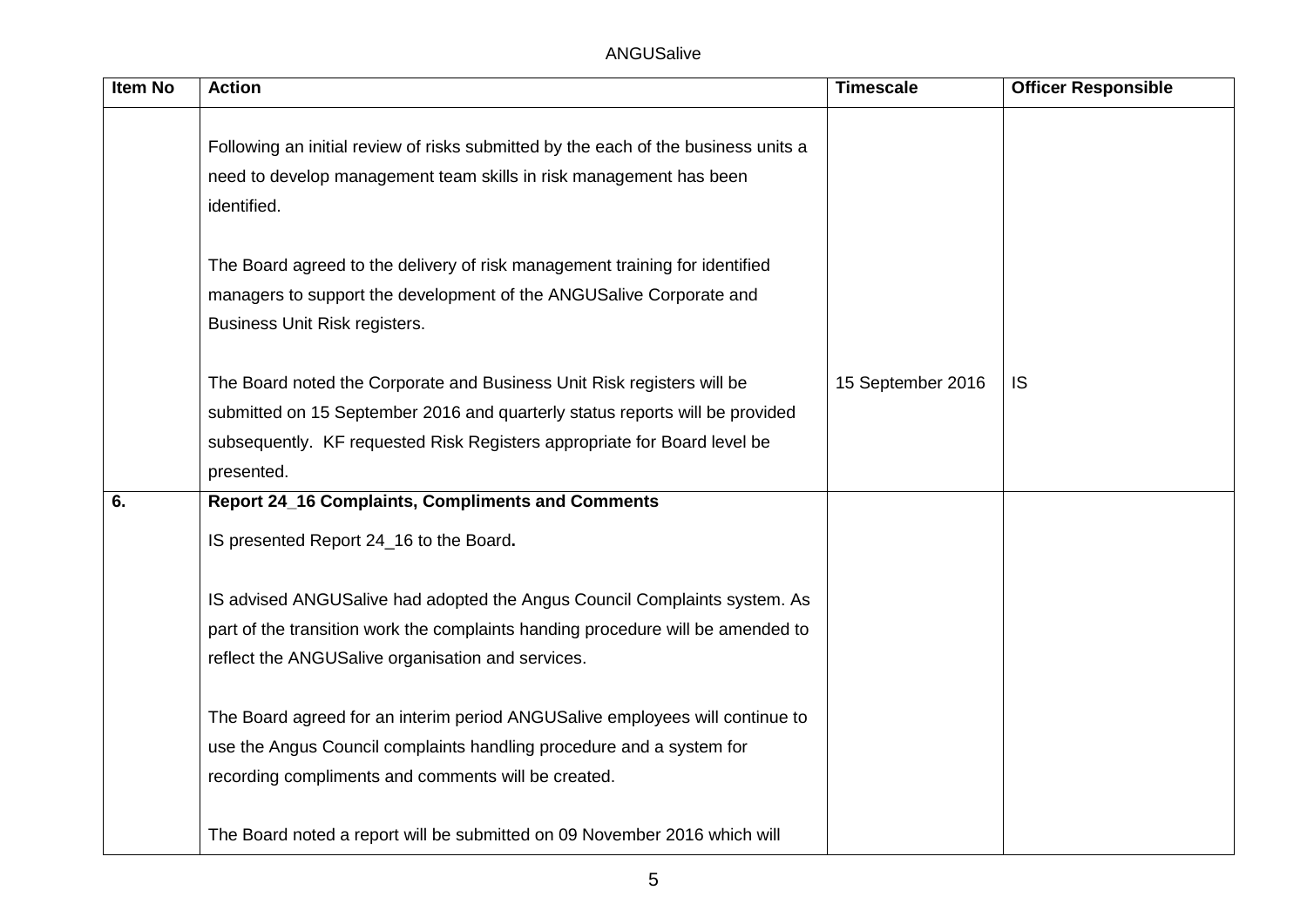| Item No | <b>Action</b>                                                                   | <b>Timescale</b>  | <b>Officer Responsible</b> |
|---------|---------------------------------------------------------------------------------|-------------------|----------------------------|
|         | include performance information on customer feedback.                           | 09 November 2016  | IS.                        |
|         |                                                                                 |                   |                            |
| 7.      | Report 25_16 Accident and Incident Reporting and Monitoring                     |                   |                            |
|         |                                                                                 |                   |                            |
|         | IS presented Report 25_16 to the Board.                                         |                   |                            |
|         | The Board noted Appendix 1, Accidents and Incidents Reports for the period 01   |                   | <b>KH</b>                  |
|         | January to 31 March 2016.                                                       |                   |                            |
|         | IS advised Angus Council are developing a new accident and incident reporting   |                   |                            |
|         | form and an ANGUSalive version will be provided. It is expected that updated    | 31 May 2016       | <b>IS</b>                  |
|         | guidance for employees will be available at the end of May.                     |                   |                            |
|         |                                                                                 |                   |                            |
|         | KH informed the Board completed forms will be forwarded to Angus Council's      |                   |                            |
|         | Safety, Health & Wellbeing Team and a copy sent to ANGUSalive Head Office       |                   |                            |
|         | where the Business Management and Development unit will collate the data        |                   |                            |
|         | received to enable creation of a more detailed report in future.                |                   |                            |
|         | The Board agreed a further report is to be submitted 15 September 2016          |                   |                            |
|         | seeking approval of the new reporting format. This report will include accident | 15 September 2016 |                            |
|         | and incidents data for quarter one of 2016/17.                                  |                   |                            |
| 8.      | Report 26_16 Year on Year Income Growth                                         |                   |                            |
|         |                                                                                 |                   |                            |
|         | IS presented Report 26_16 to the Board.                                         |                   |                            |
|         |                                                                                 |                   |                            |
|         | The Board noted the historical income information from Angus Council Services   |                   |                            |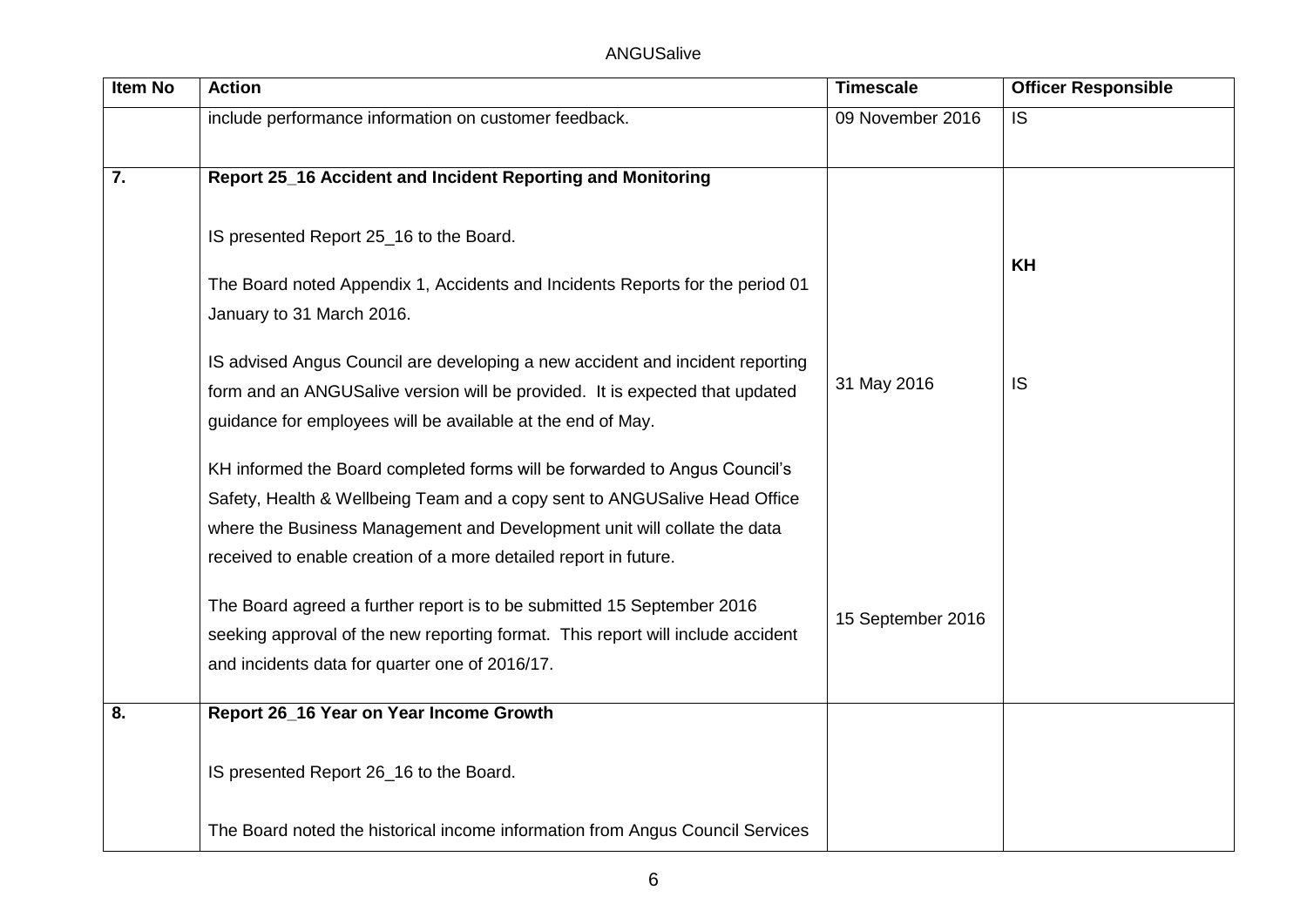| <b>Item No</b> | <b>Action</b>                                                                     | <b>Timescale</b> | <b>Officer Responsible</b> |
|----------------|-----------------------------------------------------------------------------------|------------------|----------------------------|
|                | to Communities. A standard 5% increase had been applied across Sport and          |                  |                            |
|                | Leisure charges for pay as you go activities and the main business areas now      |                  |                            |
|                | transferred to ANGUSalive demonstrated growth.                                    |                  |                            |
|                |                                                                                   |                  |                            |
|                | The Board acknowledged this historical information provides greater confidence    |                  |                            |
|                | the 5% increase in charges, approved in Report 11_16 Pricing Policy Review        |                  |                            |
|                | and Estimated Income for 16/17 at the Board Meeting on Wednesday 30 March,        |                  |                            |
|                | will generate the forecast additional income.                                     |                  |                            |
|                |                                                                                   |                  |                            |
|                | KF noted the expenditure required to generate the additional income was not       |                  |                            |
|                | included in the paper. JG drew attention to the fact IS had been asked to provide |                  |                            |
|                | historical income information at the previous Board meeting which was outlined    |                  |                            |
|                | within this current report.                                                       |                  |                            |
|                |                                                                                   |                  |                            |
|                | KF advised it is essential the Board understands the relationship between         |                  |                            |
|                | ANGUSalive income and expenditure and asked KH to consider how this               |                  |                            |
|                | information is to be presented in order for the Board to apply scrutiny and track |                  |                            |
|                | spend against budget.                                                             |                  |                            |
| 9.             | Report 27_16 Archiving & Transfer of Records Agreement                            |                  |                            |
|                | FD presented Report 27_16 to the Board.                                           |                  |                            |
|                |                                                                                   |                  |                            |
|                | FD advised the Board the Keeper of the Records of Scotland requires competent     |                  |                            |
|                | professionals to manage the historical archives of the Council and the purpose    |                  |                            |
|                | of the agreement was to ensure effective management of all records, from          |                  |                            |
|                | creation or receipt to storage or disposal, including destruction or transfer to  |                  |                            |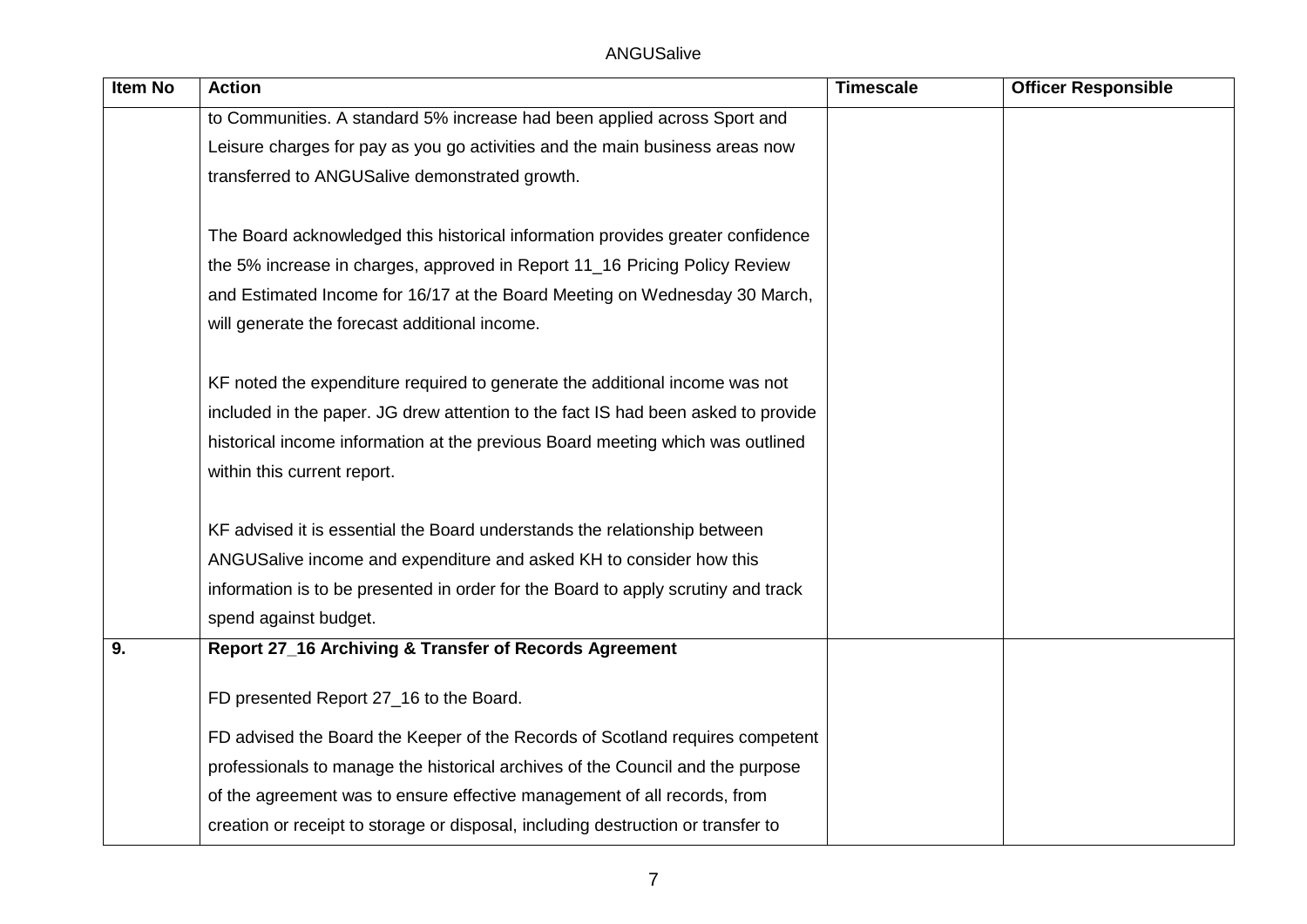| <b>Item No</b> | <b>Action</b>                                                                       | <b>Timescale</b> | <b>Officer Responsible</b> |
|----------------|-------------------------------------------------------------------------------------|------------------|----------------------------|
|                | archives for permanent retention.                                                   |                  |                            |
|                |                                                                                     |                  |                            |
|                | The Board approved the content of the proposed Archiving and Transfer of            |                  |                            |
|                | Records agreement between ANGUSalive and Angus Council.                             |                  |                            |
|                |                                                                                     |                  |                            |
| 10.            | <b>Report 28_16 Property Transaction</b>                                            |                  |                            |
|                |                                                                                     |                  |                            |
|                | CK presented Report 28_16 to the Board.                                             |                  |                            |
|                | CK advised both Montrose Sports Centre and Carnoustie Leisure Centre café           |                  |                            |
|                | areas are leased on agreements expiring in November 2017 and July 2019              |                  |                            |
|                |                                                                                     |                  |                            |
|                | respectively. As highlighted within the previous Report 21_16 the existing tenant   |                  |                            |
|                | wishes to extend the leases for both Montrose Sports Centre and Carnoustie          |                  |                            |
|                | Leisure Centre.                                                                     |                  |                            |
|                | CK advised the preferred option for ANGUSalive is for shorter lease extensions      |                  |                            |
|                | of 5 years to be negotiated with rent reviews carried out at the end of the current |                  |                            |
|                | lease dates. The leases for Montrose Sports Centre and Carnoustie Leisure           |                  |                            |
|                | Centre will be extended to expire in November 2021 and July 2024 respectively.      |                  |                            |
|                |                                                                                     |                  |                            |
|                | The Board agreed to officers progressing with 5 year lease extensions for the       | Immediately      | <b>CK</b>                  |
|                | café areas at Montrose Sports Centre and Carnoustie Leisure Centre.                 |                  |                            |
|                |                                                                                     |                  |                            |
|                | The Board also agreed an update to the current lease agreement is now               |                  |                            |
|                | required to reflect the new lease is between ANGUSalive and the tenant.             |                  |                            |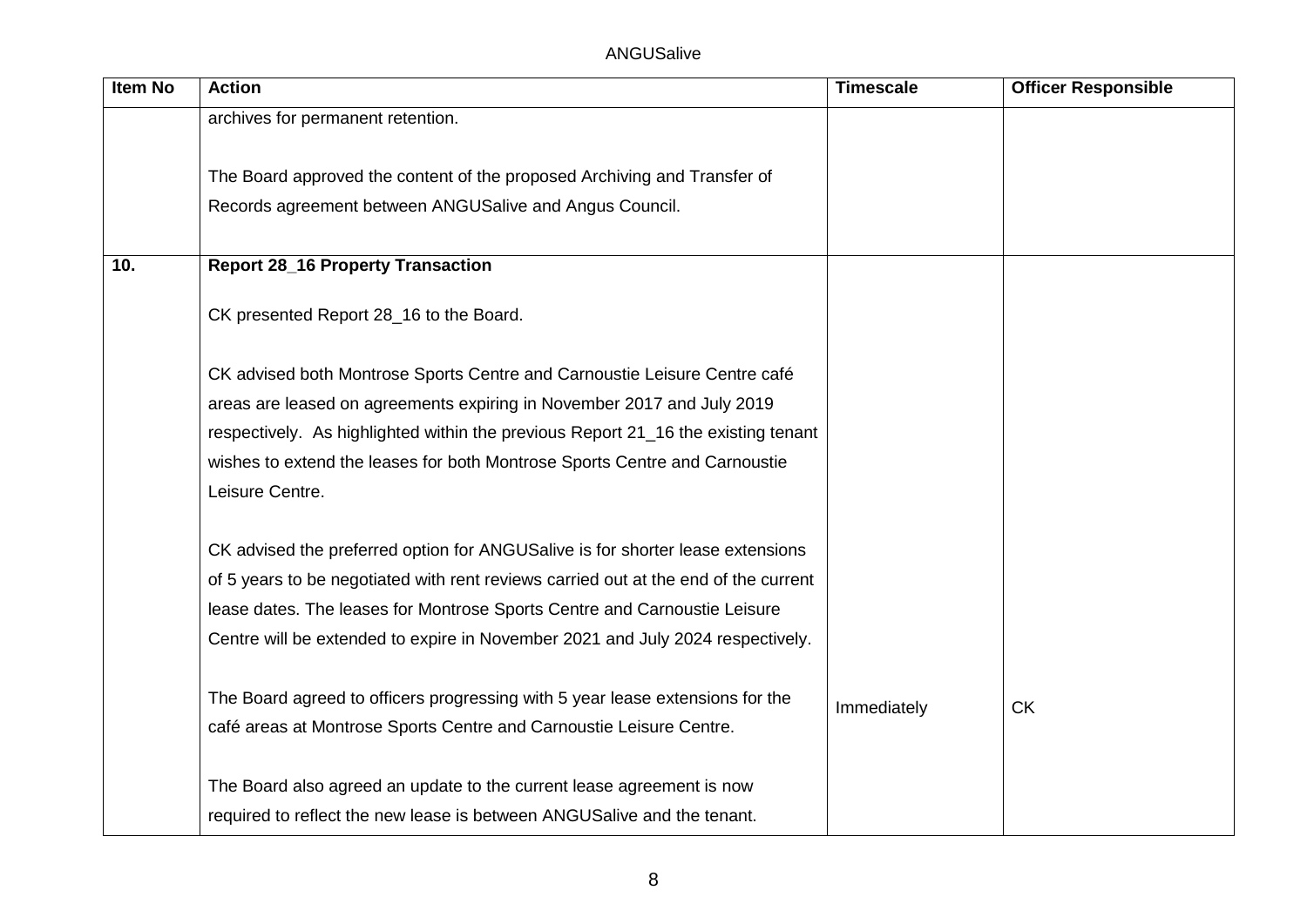| <b>Item No</b> | <b>Action</b>                                                                    | <b>Timescale</b> | <b>Officer Responsible</b> |
|----------------|----------------------------------------------------------------------------------|------------------|----------------------------|
| 11.            | Report 29_16 Internal Audit Annual Plan                                          |                  |                            |
|                | DV presented report 29_16                                                        |                  |                            |
|                |                                                                                  |                  |                            |
|                | The Board noted the audit planning process and the Audit Plan for 2016-17.       |                  |                            |
|                |                                                                                  |                  |                            |
|                | DV outlined the individual audits to be conducted during the 2016-17 financial   |                  |                            |
|                | year.                                                                            |                  |                            |
|                |                                                                                  |                  |                            |
|                | Financial Health-Check and Governance reports will be submitted to the           |                  |                            |
|                | ANGUSalive Board. A third report on Monitoring will be presented to the          |                  |                            |
|                | ANGUSalive Board and the Angus Council Scrutiny & Audit Committee.               |                  |                            |
|                |                                                                                  |                  |                            |
|                | JG requested a timeline be provided at the next Board Meeting.                   |                  |                            |
|                |                                                                                  |                  |                            |
|                | KF recommended the Board are provided with specific details of what              |                  |                            |
|                | ANGUSalive are going to be measured against as related to the Monitoring         |                  |                            |
|                | audit. The Board require a strong understanding of what is to be evaluated since |                  |                            |
|                | this has not been provided by Angus Council to date despite a number of          |                  |                            |
|                | requests for the information.                                                    |                  |                            |
|                |                                                                                  |                  |                            |
|                | KH advised at the meeting with Angus Council Internal Audit it was agreed the    |                  |                            |
|                | Shared Service provided to ANGUSalive from Angus Council also need to be         |                  |                            |
|                | monitored. All agreed Report 29_16 to be updated to reflect this. DV agreed this |                  |                            |
|                | reflected the discussion and is to update Report 29_16 to reflect this change.   |                  |                            |
|                |                                                                                  |                  |                            |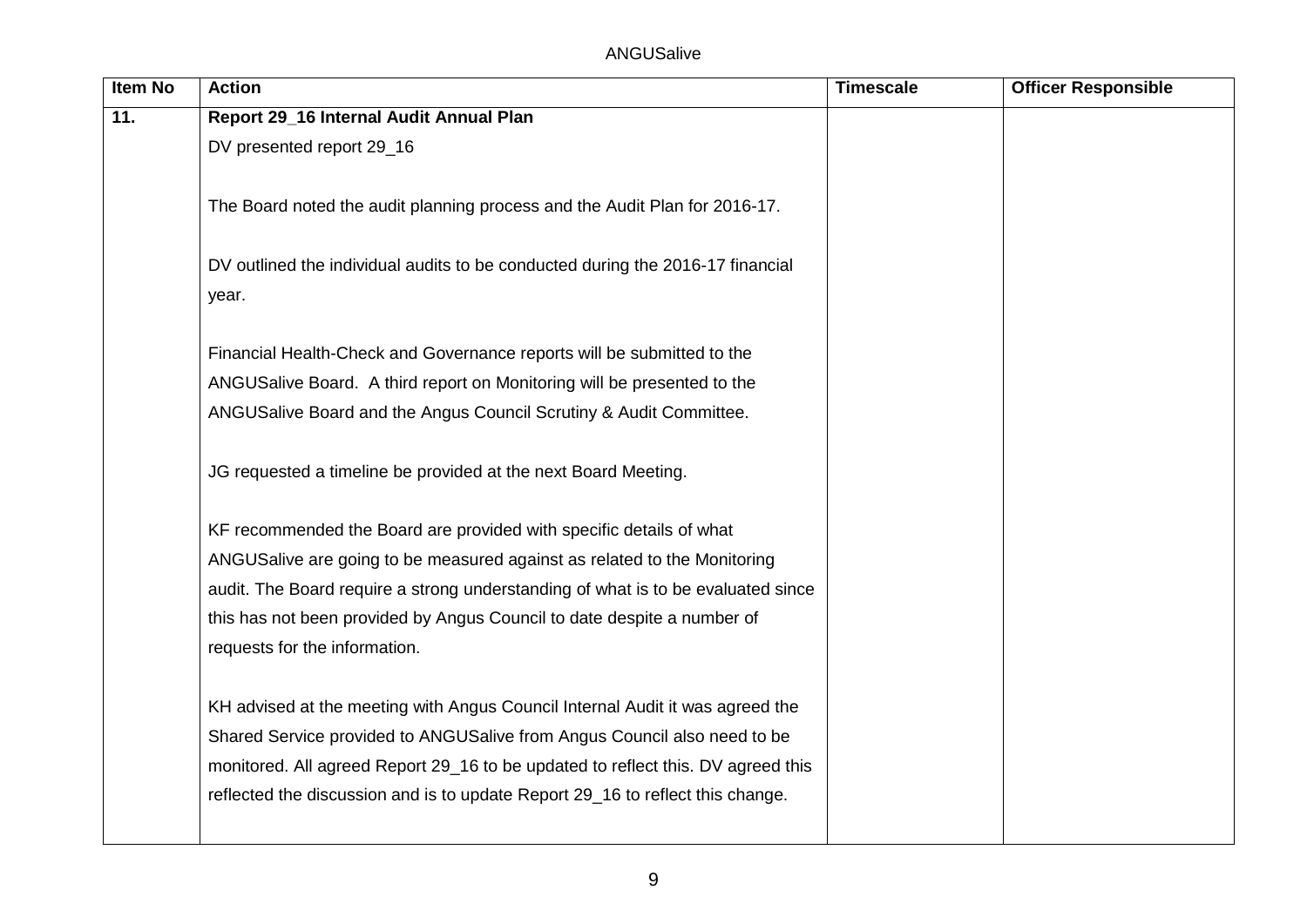| Item No | <b>Action</b>                                                                   | <b>Timescale</b> | <b>Officer Responsible</b> |
|---------|---------------------------------------------------------------------------------|------------------|----------------------------|
|         |                                                                                 |                  |                            |
|         | BD requested the Audit Plan be updated to include an independent assessment     |                  |                            |
|         | of the budget set by Angus Council for the Management Fee to ensure full        |                  |                            |
|         | transparency and provide the Board with confidence in the settlement.           |                  |                            |
|         | The Board approved the report allowing officers to proceed with the             |                  |                            |
|         | implementation of the 2016/17 Annual Audit Plan.                                |                  |                            |
| 12.     | <b>Report 30_16 Finance Update</b>                                              |                  |                            |
|         | KL presented Report 30_16 to the Board.                                         |                  |                            |
|         | KL delivered an update on the financial position for ANGUSalive as well as      |                  |                            |
|         | providing an overview of the current key systems issues.                        |                  |                            |
|         | The Merchant Services provider Capita, have now confirmed they will be on site  |                  |                            |
|         | during the week beginning 11 July 2016. Details of the work to be performed are |                  |                            |
|         | still to be provided.                                                           |                  |                            |
|         | Progress has been made with regard to the transfer of the bACTIVE               |                  |                            |
|         | membership direct debits to the ANGUSalive bank account. The bank have          |                  |                            |
|         | advised a period of 8 to 10 banking days is required between the processing of  |                  |                            |
|         | the live transfers and the first collection Direct Debit. KL confirmed the      |                  |                            |
|         | Clydesdale Bank is committed to ensuring the change can be effective from the   |                  |                            |
|         | start of July 2016.                                                             |                  |                            |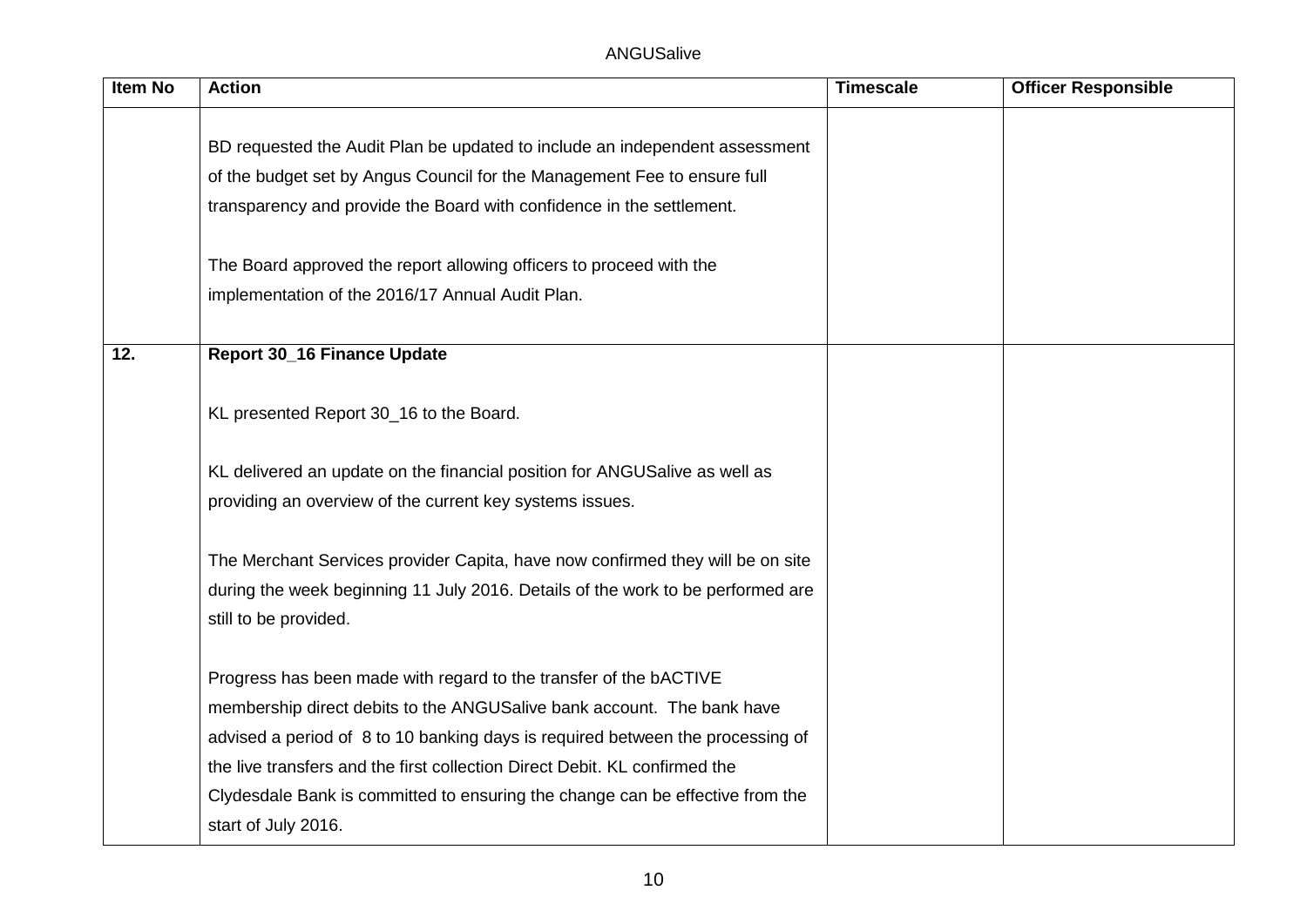| <b>Item No</b> | <b>Action</b>                                                                                        | <b>Timescale</b> | <b>Officer Responsible</b> |
|----------------|------------------------------------------------------------------------------------------------------|------------------|----------------------------|
|                | ANGUSalive has now submitted 02 Vat returns to HMRC (quarters ending 31                              |                  |                            |
|                | December 2015 and 31 March 2016), assisted by EY Vat specialists.                                    |                  |                            |
|                | KL confirmed VAT training with EY is being held on Wednesday 01 June at<br>ANGUSalive Head Office.   |                  |                            |
|                | KL provided the current financial position of ANGUSalive for the 4 months since                      |                  |                            |
|                | 01 December 2015 and advised the year-end processes were on-going.                                   |                  |                            |
|                | The Board noted the current 2015/16 projection reflects a breakeven position. It                     |                  |                            |
|                | was highlighted this is in draft and subject to further review.                                      |                  |                            |
|                | It was previously agreed to delay payment of the March Management Fee to                             |                  |                            |
|                | enable the final 2015/16 position to be taken into account. The Board noted the                      |                  |                            |
|                | March 2016 Management Fee remains to be paid, nevertheless there has been<br>no impact on cash flow. |                  |                            |
|                | Substantial detailed work is continuing with ANGUSalive Senior Managers in                           |                  |                            |
|                | conjunction with the Finance support service to review and finalise the detail of                    |                  |                            |
|                | the ANGUSalive budget for 2016/17.                                                                   |                  |                            |
|                | HW emphasised a lack of confidence with the figures, further information has                         |                  |                            |
|                | been requested previously but it has still not been provided. The Board require                      |                  |                            |
|                | clarity on what details they want to see along with additional commentary to                         |                  |                            |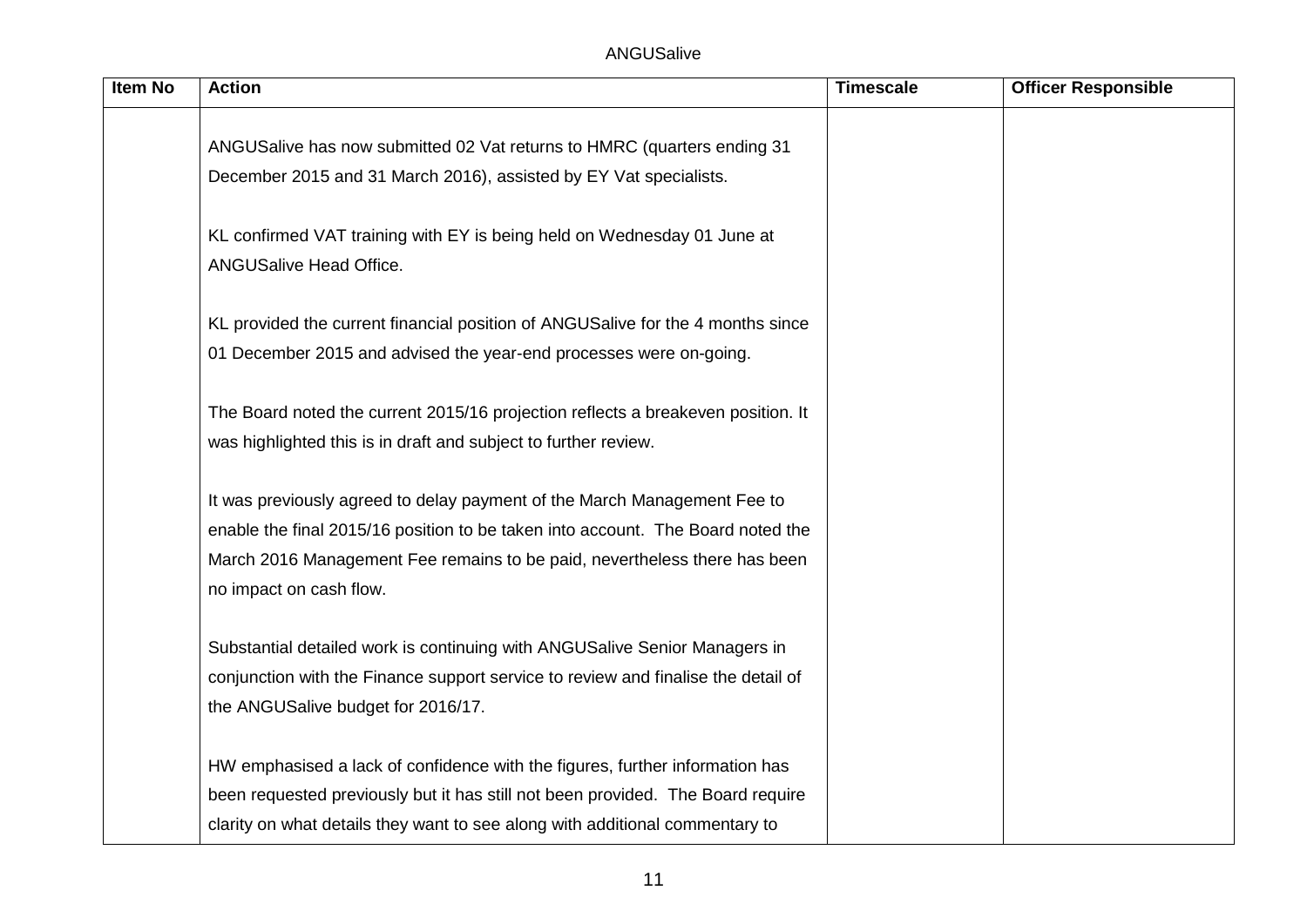| <b>Item No</b> | <b>Action</b>                                                                    | <b>Timescale</b> | <b>Officer Responsible</b> |
|----------------|----------------------------------------------------------------------------------|------------------|----------------------------|
|                | accompany the numbers.                                                           |                  |                            |
|                |                                                                                  |                  |                            |
|                | KF reiterated robust financial information is required in order to perform       |                  |                            |
|                | appropriate monitoring and scrutiny against revenue and capital budgets as       |                  |                            |
|                | operated and controlled by ANGUSalive.                                           |                  |                            |
|                |                                                                                  |                  |                            |
|                | KH stressed whilst the initial focus had been on the negotiation of the          |                  |                            |
|                | Management Fee and confirmation of projected income there will now need to       |                  |                            |
|                | be a detailed review of ANGUSalive costs retained by Angus Council.              |                  |                            |
|                |                                                                                  |                  |                            |
|                | KH indicated under OSCR regulations ANGUSalive require 3 months of reserves      |                  |                            |
|                | with no new income and questioned whether this funding should be requested       |                  |                            |
|                | from Angus Council as it had been omitted during the set-up of the Charitable    |                  |                            |
|                | Trust.                                                                           |                  |                            |
|                |                                                                                  |                  |                            |
|                | The Board confirmed their support for a request to be made to Angus Council for  |                  |                            |
|                | 3 months surplus to comply with OSCR regulations.                                |                  |                            |
|                |                                                                                  |                  |                            |
|                | KL advised further discussions will be required between ANGUSalive and Angus     |                  |                            |
|                | Council.                                                                         |                  |                            |
|                |                                                                                  |                  |                            |
|                | The Board agreed to a request by KL for Direct Debit Bulk Change Deed and        |                  |                            |
|                | banking facility letter to be brought to the OSCR, Scrutiny meeting on Friday 03 | 03 June 2016     | <b>KL</b>                  |
|                | June 2016 to be signed off.                                                      |                  |                            |
|                |                                                                                  |                  |                            |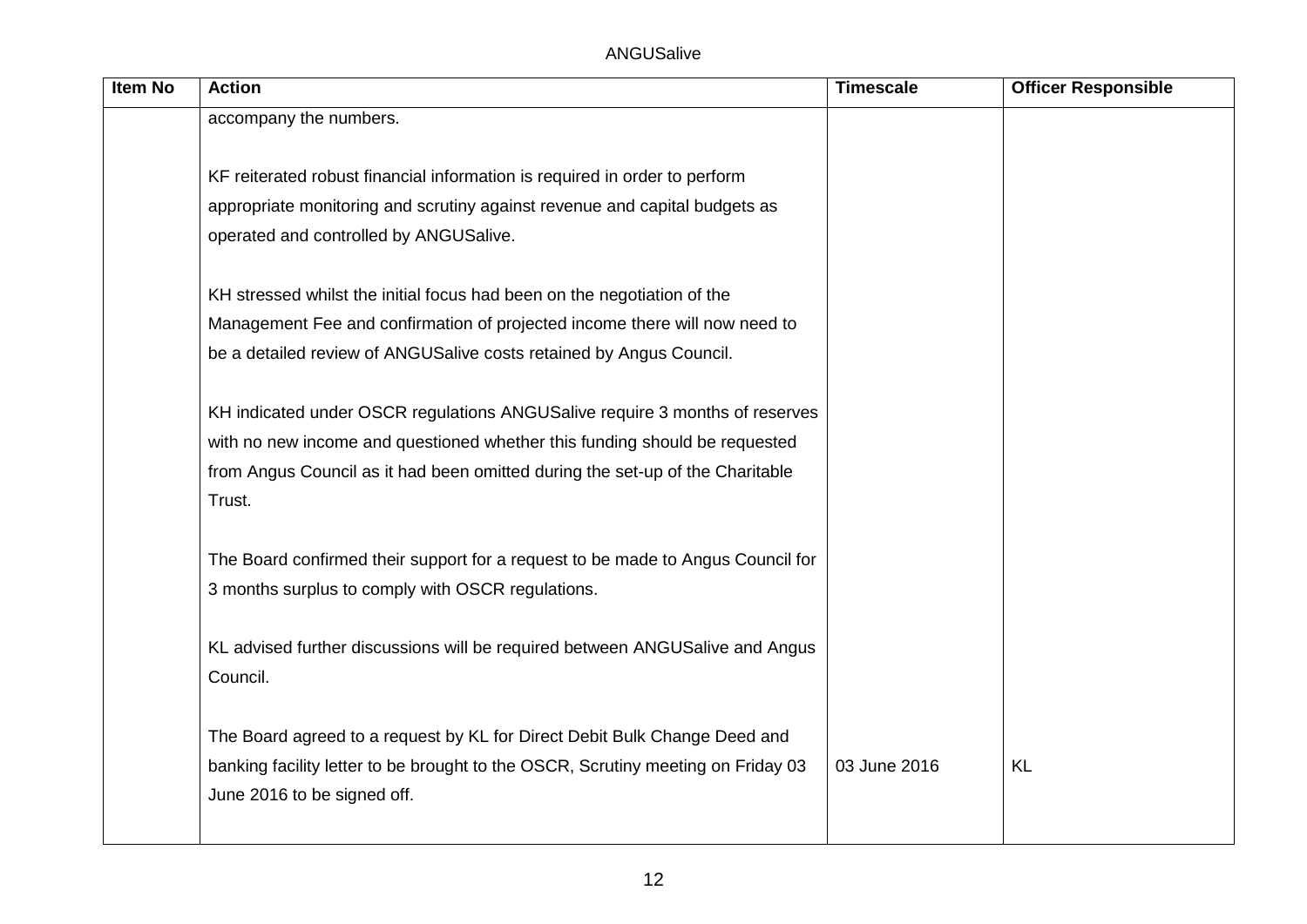| <b>Item No</b> | <b>Action</b>                                                                        | <b>Timescale</b> | <b>Officer Responsible</b> |
|----------------|--------------------------------------------------------------------------------------|------------------|----------------------------|
|                | Further approval was given to allow the finance support team to contact the          |                  |                            |
|                | Chairperson directly to sign any required bank documents on an annual basis.         |                  |                            |
|                |                                                                                      |                  |                            |
| 13.            | Report 31_16 Libraries and ACCESS Integration Capital Project                        |                  |                            |
|                | FD presented Report 31_16 to the Board.                                              |                  |                            |
|                | FD provided the Board with an update on the projected timeline for the initial       |                  |                            |
|                | capital project works for Carnoustie Library, Forfar Library and Montrose Library    |                  |                            |
|                | and indicated the dates were tentative and subject to change.                        |                  |                            |
|                | HW noted disappointment with the protracted timelines. KH advised the                |                  |                            |
|                | timelines are driven by availability of capital for release by Angus Council to fund |                  |                            |
|                | the project.                                                                         |                  |                            |
|                | BD raised concerns with the figures in appendix two Summary of Provisional           |                  |                            |
|                | Budget Cost. FD anticipated a review of the design brief will be carried out and     |                  |                            |
|                | reinforced a firm commitment has been received from the Property Team on the         |                  |                            |
|                | required capital.                                                                    |                  |                            |
| 14.            | <b>Dual Use Agreements</b>                                                           |                  |                            |
|                | KH outlined the amendments to the Dual Use Agreement between Angus                   |                  |                            |
|                | Council and ANGUSalive in relation to the school use of sports facilities within     |                  |                            |
|                | <b>Brechin Community Campus.</b>                                                     |                  |                            |
|                | MacRoberts conducted an independent review of the agreement and presented            |                  |                            |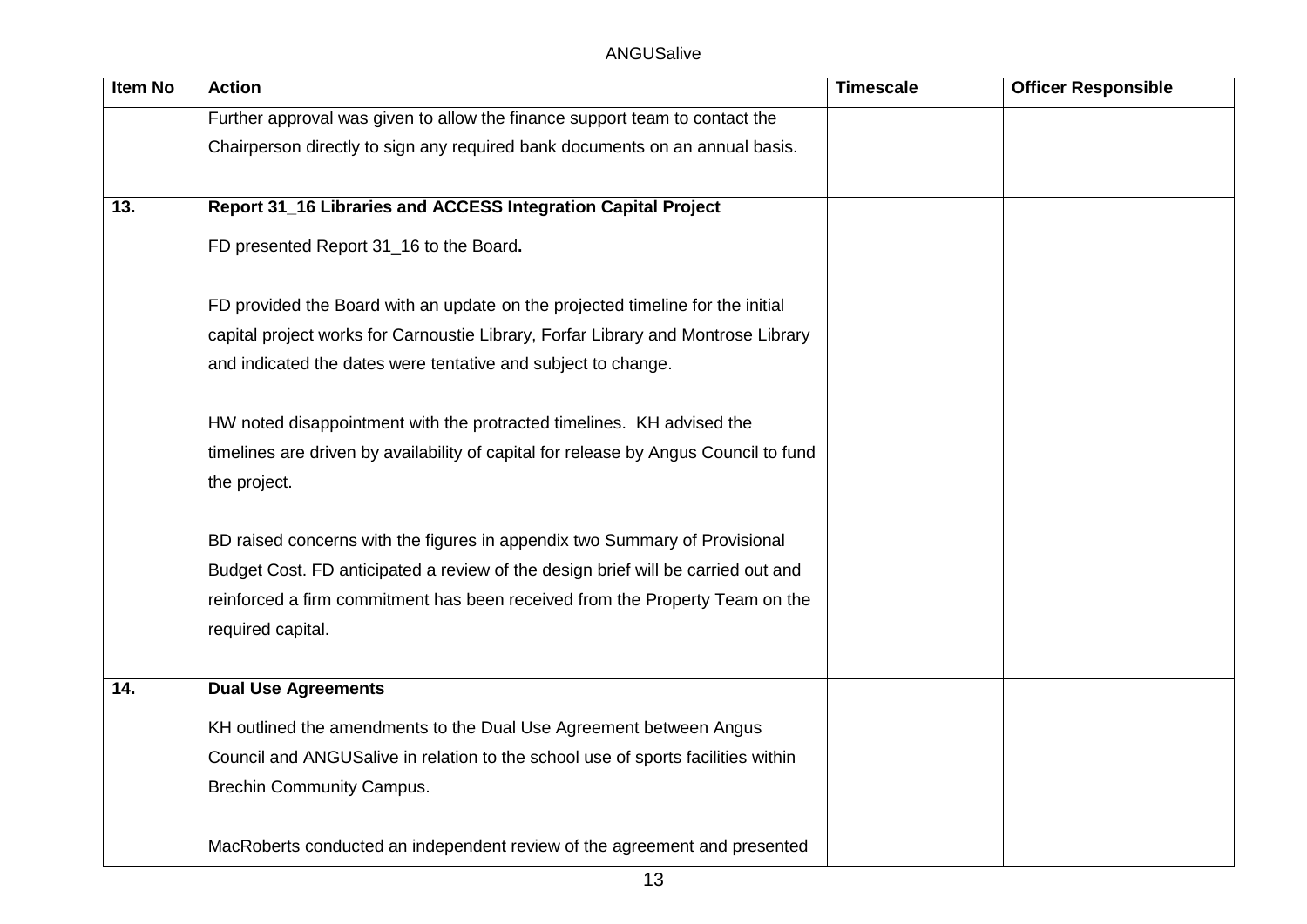| <b>Item No</b> | <b>Action</b>                                                               | <b>Timescale</b> | <b>Officer Responsible</b> |
|----------------|-----------------------------------------------------------------------------|------------------|----------------------------|
|                | a number of minor changes to the draft contract provided by Angus Council   |                  |                            |
|                | which were fully accepted.                                                  |                  |                            |
|                |                                                                             | 03 June 2016     | <b>KH</b>                  |
|                | KH recommended the contract be signed 03 June 2016. All agreed.             |                  |                            |
|                |                                                                             |                  |                            |
|                | Further to the agreed amendment to the Dual Use Agreement, KH has contacted |                  |                            |
|                | Legal & Democratic Services to confirm if a revision to Service Payments in |                  |                            |
|                | Clause 4.1 of the Dual Use Agreement is required to reflect the addition of |                  |                            |
|                | Brechin Community Campus. A response is awaited and update will be          |                  |                            |
|                | provided at the next Board Meeting.                                         |                  |                            |
| 15.            | <b>ANGUSalive Policy Conversion</b>                                         |                  |                            |
|                |                                                                             |                  |                            |
|                | KH provided an overview of amendments made to V2 Cash Handling and          |                  |                            |
|                | Banking and V2 Banking and Key Holding. Both procedures were approved.      |                  |                            |
|                | Conditions of Service - noted                                               |                  |                            |
|                |                                                                             |                  |                            |
| 16.            | Any other competent business                                                |                  |                            |
|                |                                                                             |                  |                            |
|                | <b>External Auditors</b>                                                    |                  |                            |
|                | Following a quick quote process Henderson and Loggie have been appointed    |                  |                            |
|                | <b>ANGUSalives's External Auditors.</b>                                     |                  |                            |
|                |                                                                             |                  |                            |
|                | Board approved signing of contracts with Henderson Loggie.                  |                  |                            |
|                | <b>Name Badges</b>                                                          |                  |                            |